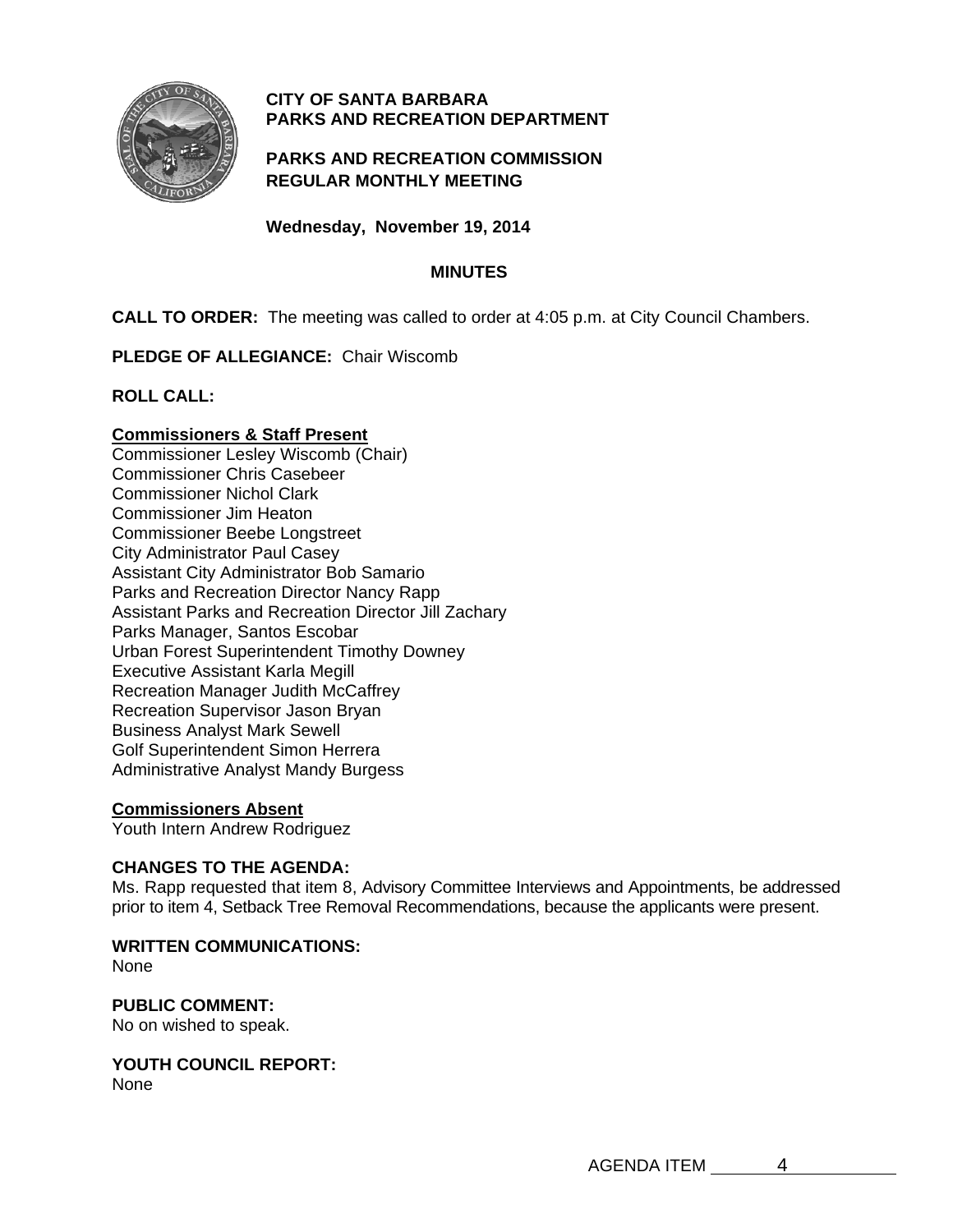## **COMMISSIONER COMMITTEE ASSIGNMENT REPORTS:**

Commissioner Longstreet reported on the activities of the Neighborhood Advisory Council. She further reported that she attended the 90 Plus Birthday Party, which was an extraordinary event.

Commissioner Clark reported that she attended the 90 Plus Birthday Party and the Local Coastal Program Update meeting.

Commissioner Casebeer reported that he attended the Mayor's Campaign Against Bullying event, on October  $30<sup>th</sup>$ ; there were 70 essays written by high, junior high, and elementary school-aged children. He said it was an remarkable event.

Chair Wiscomb reported that she attended the 90 Plus Birthday Party; it was an excellent event. She reported on the activities of the Parks and Recreation Community (PARC) Foundation and said she attended the Local Coastal Program Update meeting.

#### **COMMISSION AND STAFF COMMUNICATIONS:**

Ms. Rapp announced that Cathy Carpenter, Tennis Services Coordinator, will be retiring in December 2014.

Commissioner Longstreet briefed that she has been reading, and acknowledged some nice comments about the Deparment on FaceBook.

## **COMMUNITY SERVICE RECOGNITION**

1. Review of the  $25<sup>th</sup>$  Annual 90 Plus Birthday Party and Recognition of Event Sponsors – For Action

Documents:

- Staff Report dated November 19, 2014

Speakers:

- Staff: Judith McCaffrey, Recreation Manager

Recommendation: That the Commission receive a presentation on the 25<sup>th</sup> Annual 90 Plus Party held on October 23, 2014.

 The Commission unanimously received the report and acknowledged the support of the 90 Plus Birthday Party Event Sponsors.

### **CONSENT CALENDAR:**

- 2. Summary of Council Actions For Information
- 3. Approval of Minutes For Action

 Recommendation: That the Commission waive the reading and approve the minutes of the regular meeting of October 22, 2014.

**Commissioner Longstreet moved, seconded by Commissioner Heaton, and passed 4/0/1 to waive the reading and approve the minutes of the regular meeting of October 22, 2014.** 

#### **Abstained: Casebeer**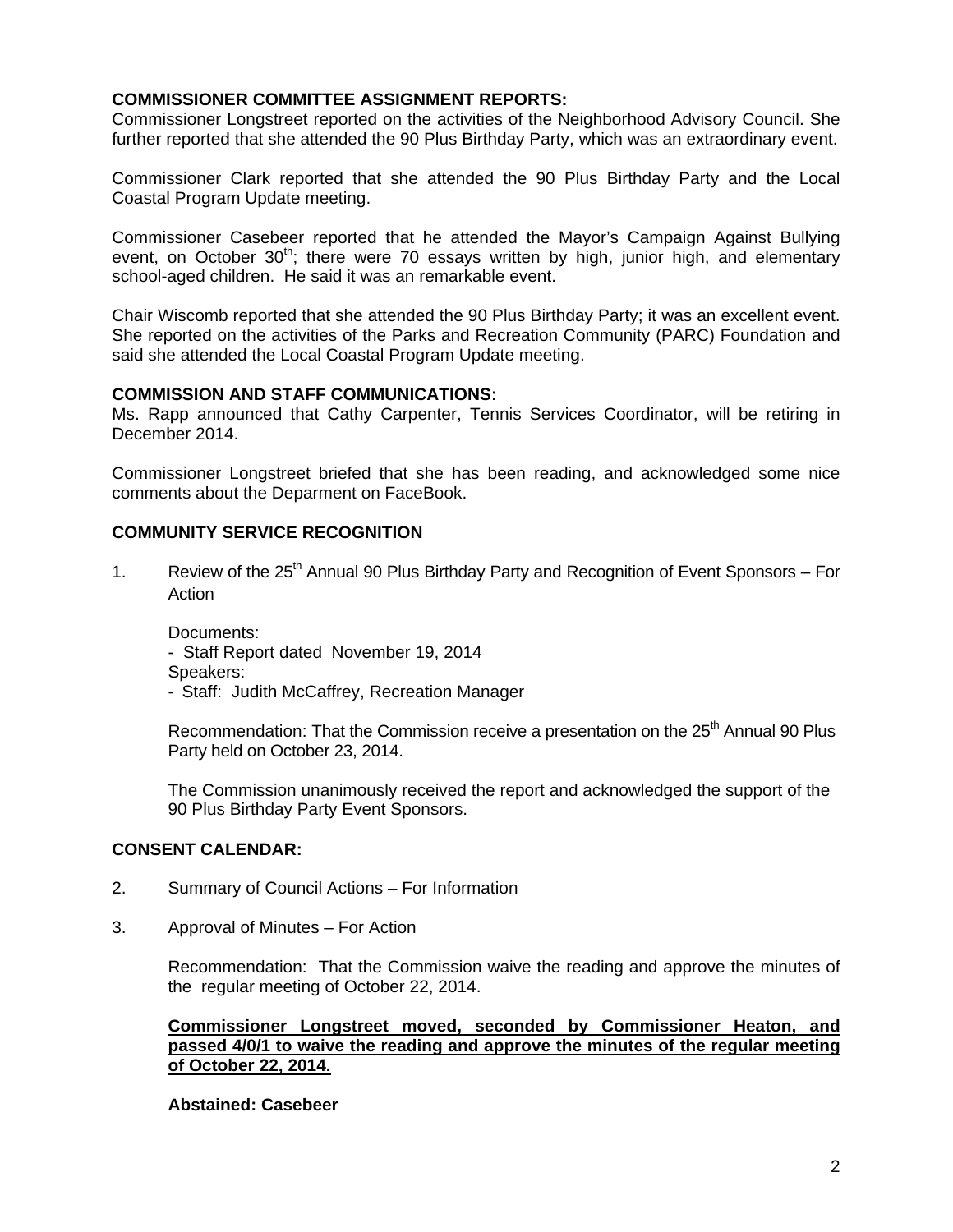# **STREET TREE ADVISORY COMMITTEE ITEMS**

Any action of the Parks and Recreation Commission made pursuant to Municipal Code Chapter 15.24, Preservation of Trees, may be appealed to the City Council within ten days.

4. Street Tree Advisory Committee Recommendation – For Action

Documents:

- Staff Report dated November 19, 2014
- PowerPoint presentation prepared and made by Staff Speakers:
- Staff: Urban Forest Superintendent Tim Downey

Recommendation: That the Commission:

- A. Conditionally approve the following Setback Tree removal request:
	- 1. 1260 Dover Lane *(2) Yucca elephantipes*, Giant Yucca, (1) *Araucaria columnaris,* Cook Pine – Charles McClure, Landscape Architect, on behalf of the owners

## **Commissioner Casebeer moved, seconded by Commissioner Longstreet, and passed 5/0 to concur with the staff recommentation to conditionally approve the request to remove 3 trees at 1260 Dover Lane and to include the replacements as proposed.**

## **ADMINISTRATIVE AND STAFF REPORTS**

5. Street Tree Infrastructure Conditions Project – For Information

Documents:

- Staff Report dated November 19. 2014
- PowerPoint presentation prepared and made by Staff

Speakers:

 - Staff: Assistant Parks and Recreation Director Jill Zachary; Administrative Analyst Mandy Burgess; Tim Downey, Urban Forest Superintendent

 Recommendation: That the Commission receive a report on the Street Tree Infrastructure Conditions Project.

The Commission unanimously received the report and their questions were answered.

6. Cabrillo Pavilion and Bathhouse Renovation Status Report – For Information

Documents:

- Staff Report dated November 19, 2014
- PowerPoint presentation prepared and made by Staff

Speakers:

- Staff: Assistant Parks & Recreation Director Jill Zachary

 Recommendation: That the Commission receive a status report on the Cabrillo Pavilion and Bathhouse Renovation Project.

The Commission unanimously received the report and their questions were answered.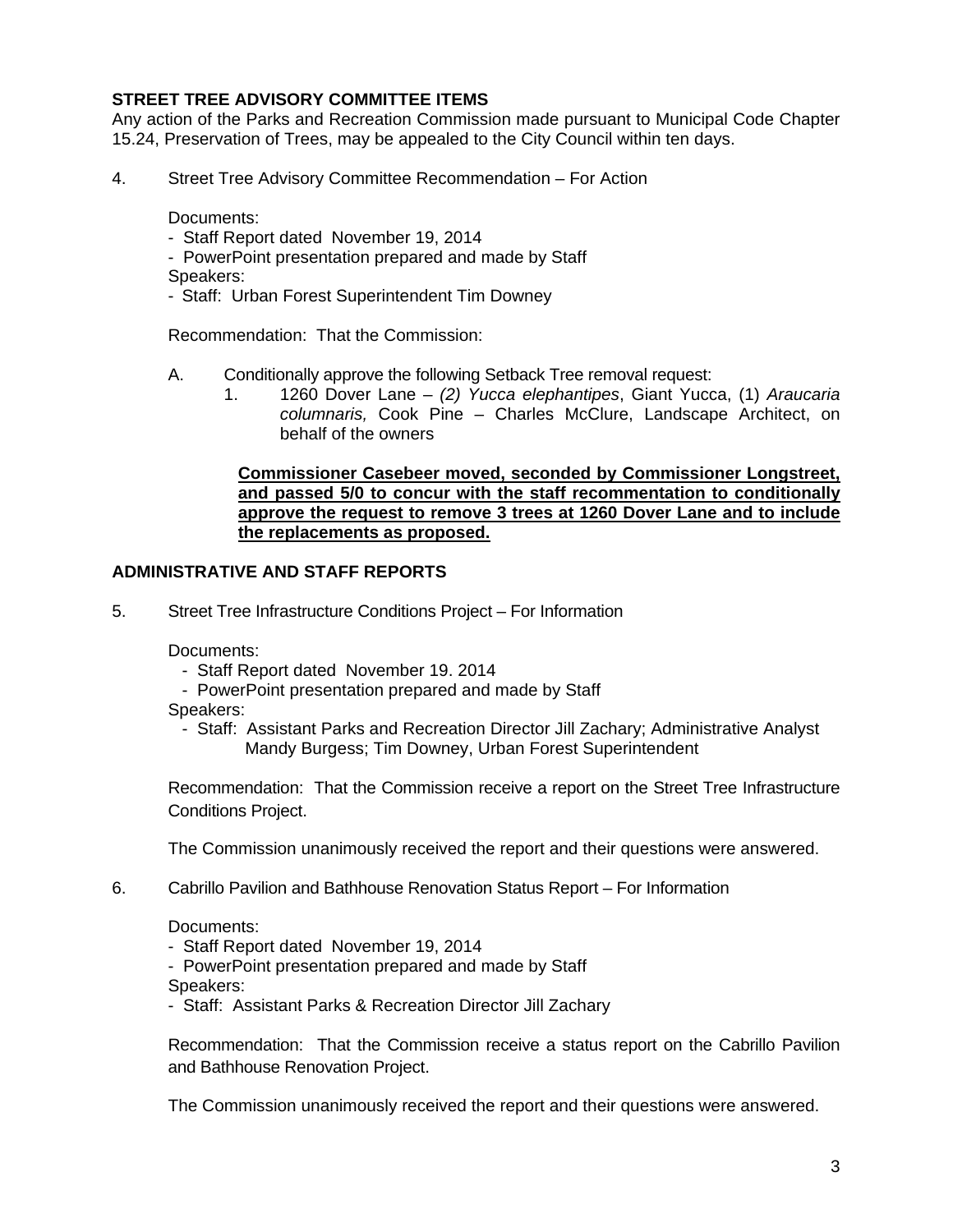7. Status Report on the Municipal Golf Course – For Information (Attachment)

Documents:

- Staff Report dated November 19, 2014
- PowerPoint presentation prepared and made by Staff
- Speakers:
- Staff: Nancy L. Rapp, Parks & Recreation Director; Mark Sewell, Business Analyst

 Recommendation: That the Commission receive a report from staff on the status of the municipal golf course, including trends, financial projections, and options the City might consider to improve the financial outlook for the continued operation of the course.

The Commission unanimously received the report and their questions were answered.

#### Commissioner Comments

 Commissioner Longstreet commented that the City's first responsibility is to keep the resource available to the public, regardless of the model, and that means keeping it financially alive and sustainable. She said she agrees with what the Finance Committee recommended. Ms. Longstreet expressed concern with any model where the City does not have control over fees. She said regarding the living wage that many of the exempt positions were to maintain the ability to employ summer youth, to staff camp programs temporary income jobs for young people or senior workers who are not supporting a family. Ms. Longstreet said she hopes that whatever model (contract labor), comes in, that we would comply with the living wage ordinance; because the people who will be filling those positions are people who will be supporting families. She said that these jobs should be experienced people doing important technical maintenance on a golf course, and should not be less than living wage. Ms. Longstreet commented that the golf course is a huge City resource, and not looking ahead could put the City in serious trouble with maintenance and furture operations.

 Commissioner Clark concurred with Ms. Longstreet saying the golf course is a valuable resources that needs to be kept available to the public and financial solvant. She expressed that it is going to be a highly volatile subject for the public; many people will not want to take money from the General Fund, and many will not want to relinquish control of the golf course operation.

Commissioner Casebeer commented that it is a complex issue. He stressed the importance of the youth golf programs. He said the Russ Morrison Golf Program has been in existence for a long time, and he would like to preserve the abilty of the youth to participate at the golf course; they are the future golfers.

Chair Wiscomb concurred with all the comments. She said the golf course is a public asset and needs to remain a public asset. Ms. Wiscomb concurred with Mr. Casebeer saying the golf course has a very impressive youth program; participation has increased by about 50% over the last four years. She said young people will carry the torch for golf in the future, and those programs need to be protected. Ms. Wiscomb expressed that the golf course needs to be self-sustaining and financially viable. She said there are models where City retains control, and there are models where the City gives up some control. Ms. Wiscomb said she thinks the models that will work best for the City is to retain the golf course as public asset, to establish fees and react, and to help youth programs, increase senior programs, and help promote golf with the tourists. She said